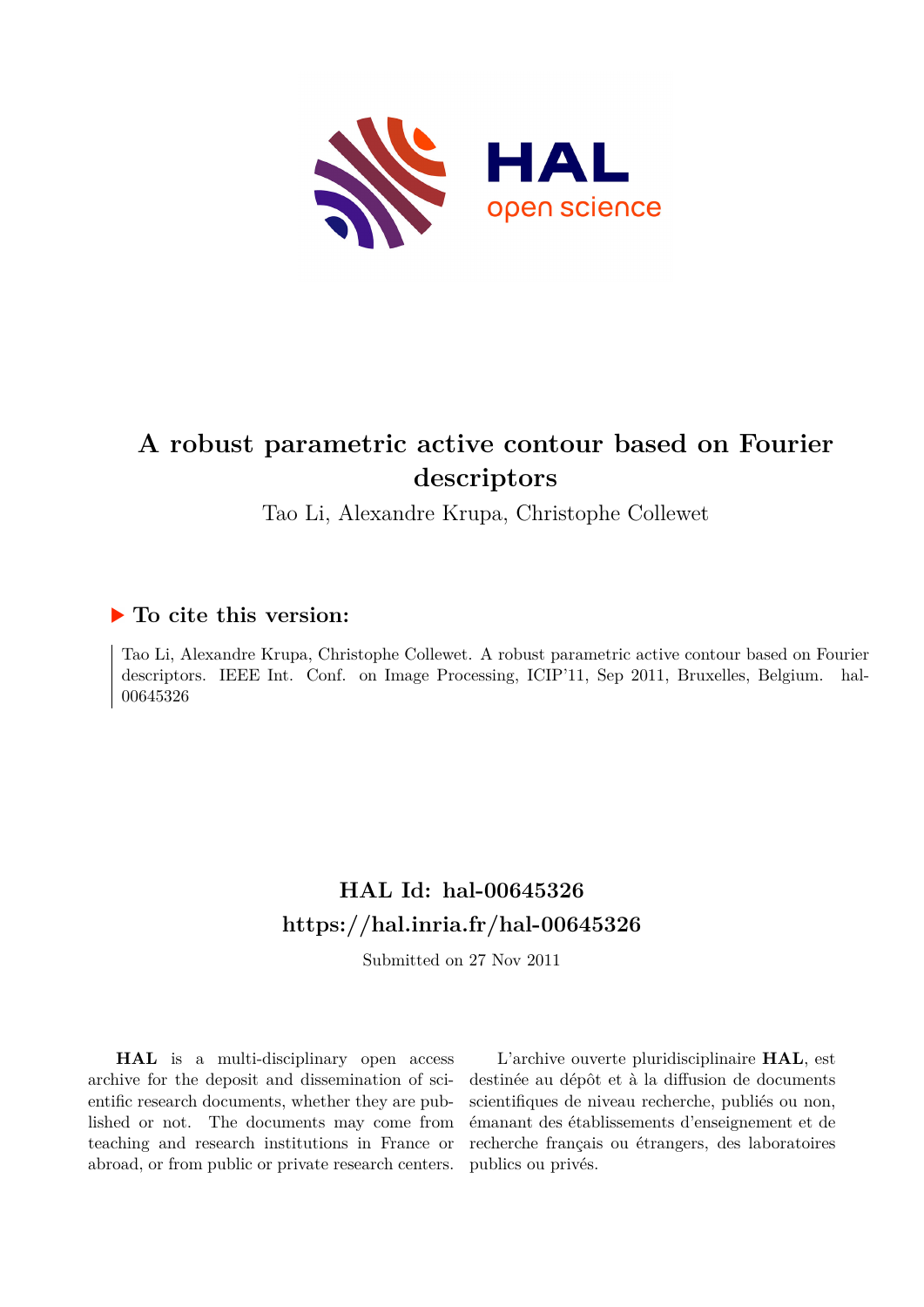# A ROBUST PARAMETRIC ACTIVE CONTOUR BASED ON FOURIER DESCRIPTORS

*Tao Li, Alexandre Krupa and Christophe Collewet*

INRIA Rennes-Bretagne Atlantique, Campus de Beaulieu, 35042 Rennes cedex, France

#### ABSTRACT

This paper presents an optimal parametric active contour method based on Fourier descriptors to detect and track a contour from a sequence of images in real-time. The advantage of this approach is that not only convex but also concave contours can be considered. We also propose a method to initialize the active contour using only three user's clicks in the first image of the sequence and to automatically re-initialize it when possible topological changes are detected during the tracking. Moreover, the algorithm is implemented on GPU to ensure the real-time tracking performance.

*Index Terms*— Active contour, Fourier descriptors, contour tracking, ultrasound image

### 1. INTRODUCTION

An active contour, usually called snake, is an energy minimizing curve defined in image domain that evolves according to internal forces of the curve itself and external forces generated by the image. The snake was firstly introduced in [1] and has been widely applied in computer vision. In general, the snakes can be classified in two main categories: parametric snakes [2, 3] and geometric snakes [4, 5]. In our work we are interested in tracking the contour of an object of interest from a sequence of images in real-time. For that reason, we focus in this paper on parametric snakes instead of geometric ones which are not suitable for real-time application due to the high time-consuming process. In our previous work [6], such a parametric snake has been proposed. Indeed, by using a polar description we have shown that the snake evolution equations could be simplified to a diagonal system of ordinary differential equations. Unfortunately, in polar frame, only one point can be described by polar description for each angle. Thus the polar-snake can not describe concave contours, as for example the ones depicted in Fig.1. This can be done by B-spline parametric snakes as proposed in [3] for example, but its evolution equations system is no more a diagonal system. In this paper, we propose to model the active contour by using Fourier descriptors (FD) [7], which lead to a

diagonal system, and have the advantage to describe concave contours in a cartesian frame.

The main contribution of this paper is the determination of the evolution equations of the FD-based snake in order to detect and track an object of interest from an images sequence. Generally, a parametric active contour has to be initialized as nearest as possible to the real contour of the object of interest in order to converge to the correct position. Therefore, we propose as a second contribution of this paper, an approach to automatically initialize the snake. The method consists in initializing the snake to fit a set of contour points that are coarsely extracted using a fast Freeman chain coding algorithm (FCC) [8] applied on a binary image. After this automatic initialization, the FD-snake can finely evolve to reach the exact contour from the grey-level image by minimizing its energy criteria. Moreover, the coarsely extracted contour is also used to detect possible brutal topological changes of the object contour shape that require a FD-snake re-initialization.

To take into account the constraint of real-time contour detection, we also propose in this paper a parallel implementation of the FD-snake on GPU using the CUDA parallel computing architecture [9] to reduce the processing time.

This paper is structured as follows. First, the description of the parametric snake from FD and its evolution equations are developed in Section 2. Then the method we propose to automatically initialize the snake and to detect the topological changes of the object shape is presented in Section 3. Section 4 provides the principle of the snake implementation on GPU. Finally, experimental results of the contour extraction are presented and discussed in Section 5.

#### 2. EVOLUTION EQUATIONS OF THE FD-SNAKE

#### 2.1. Generic equation of snake

Let us define a generic curve model  $C_q$  of the parametric snake in the image plane by:

$$
C_{\mathbf{q}}(u) : \mathbf{x}(u) = \mathbf{x}_c + \sum_{l=0}^{n} q_l \Phi_l(u)
$$
 (1)

 $C_{\mathbf{q}}$  is a linear form depending on a *n*-dimensional parameters vector **q** and  $\mathbf{x}_c$  is a point inside the area delimited by the contour;  $u \in [0, 2\pi]$  and  $\Phi_l$  ( $l = 0, \ldots, n$ ) are 2D vector

The authors acknowledge the support of the ANR project PROSIT of the French National Research Agency and the S2E2 cluster. email: firstname.name@inria.fr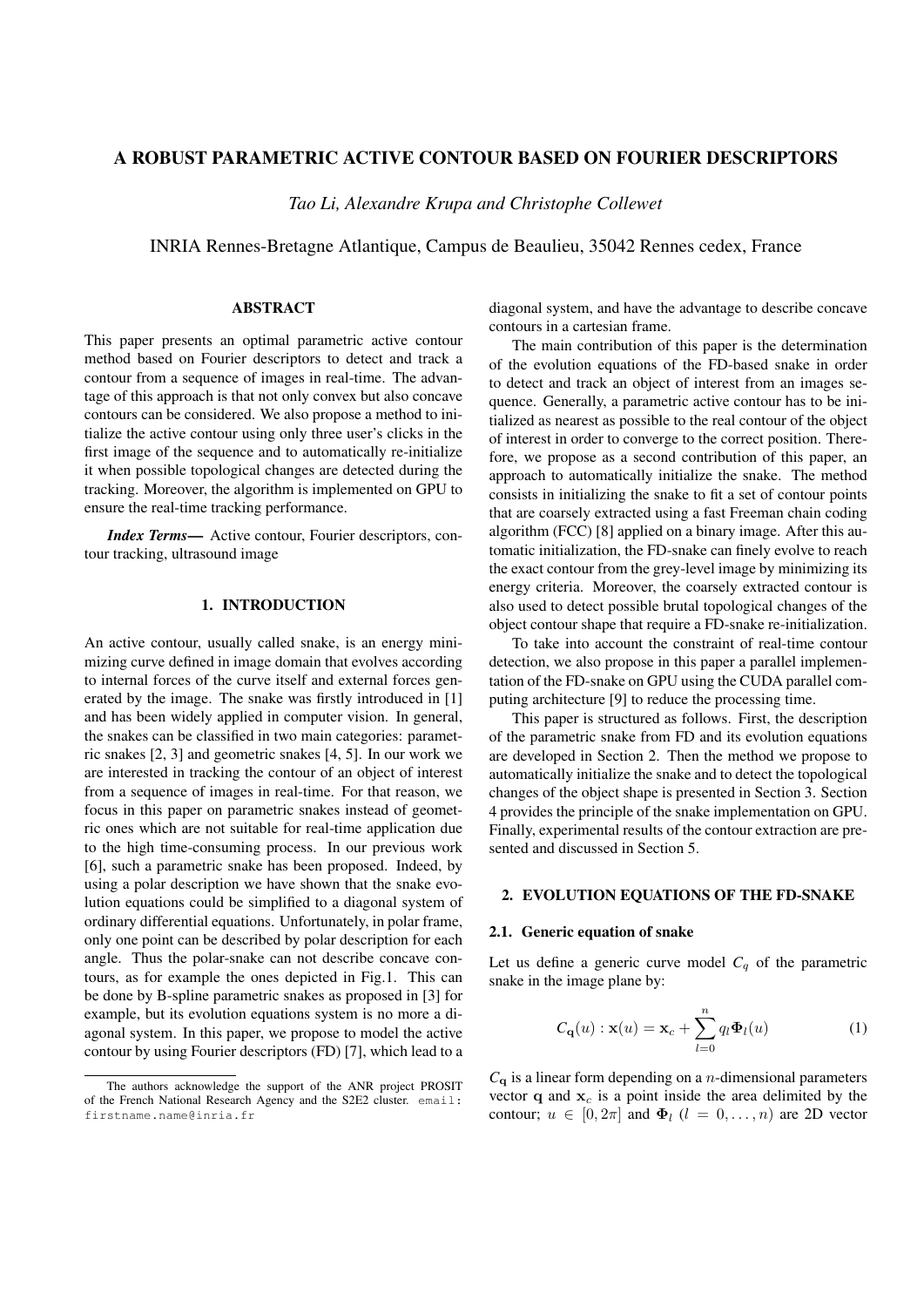functions that can be substituted by different descriptor terms, such as polar description, B-spline and Fourier descriptors.

As we did in [6], the evolution of the curve is modeled according to the Lagrangian mechanics formalism by considering **q** as the generalized coordinates of the system. The Euler-Lagrange equation of each component  $q_i$  is defined by:

$$
\frac{d}{dt}\left(\frac{\partial T}{\partial \dot{q}_i}\right) - \frac{\partial U}{\partial q_i} = Q_i \tag{2}
$$

where *T* is the kinetic energy and *U* is the potential energy of the active contour.  $Q_i$  describes the generalized forces associated to *q<sup>i</sup>* :

$$
Q_i = \int_{C_{\mathbf{q}}} \mathbf{f}^\top\!\!(u) \, \frac{\partial C_{\mathbf{q}}(u)}{\partial q_i} du \tag{3}
$$

with **f** the total of the dissipative forces defined by  $\mathbf{f} = \mathbf{f}_{vis} + \mathbf{f}_{vis}$  $f_{im}$ . The forces  $f_{vis}$  and  $f_{im}$  are respectively due to a viscous friction and the image itself. Here, we consider  $\mathbf{f}_{im} = -\nabla E_{im}$ where  $E_{im}$  is the potential energy term in the image **I**:  $E_{im}$  = *− ∥∇***I***∥*, with *∥∇***I***∥* the norm of the image gradient *∇***I**.

Finally, (2) can be written under a vectorial form (see [6] for more details):

$$
\mathbf{M\ddot{q}} + \mathbf{C\dot{q}} + \mathbf{Kq} = \mathbf{Q}_{im}(\mathbf{q}) = -\int_{C_{\mathbf{q}}} \nabla E_{im}^{\top}(u) \frac{\partial C_{\mathbf{q}}(u)}{\partial \mathbf{q}} du \quad (4)
$$

where  $\mathbf{M} = [M_{mn}], \mathbf{C} = [C_{mn}]$  and  $\mathbf{K} = [K_{mn}]$  with:

$$
\begin{cases}\nM_{mn} = \mu \int_{C_{\mathbf{q}}} \boldsymbol{\Phi}_m^{\top} \boldsymbol{\Phi}_n du \\
C_{mn} = \gamma \int_{C_{\mathbf{q}}} \boldsymbol{\Phi}_m^{\top} \boldsymbol{\Phi}_n du \\
K_{mn} = k_1 \int_{C_{\mathbf{q}}} \boldsymbol{\Phi}_m^{\prime \top} \boldsymbol{\Phi}_n^{\prime} du + k_2 \int_{C_{\mathbf{q}}} \boldsymbol{\Phi}_m^{\prime \top} \boldsymbol{\Phi}_n^{\prime \prime} du\n\end{cases}
$$
\n(5)

with the mass density  $\mu$ , the viscosity of the medium  $\gamma$ . The scalar  $k_1$  tends to limit the extension of  $C_q$  while  $k_2$  tends to limit its curvature. Replacing  $\Phi_l(u)$  of (1) by orthogonal functions whose first and second derivatives are also orthogonal can simplify (5) to diagonal matrices.

As proposed in [2], we set the mass density  $\mu$  to zero to cancel the inertial behavior of the active contour in order to improve its dynamic stability. The differential system (4) can then be solved as a discrete optimization problem using explicit Euler's method leading to the following recursive expression of **q**:

$$
\mathbf{q}_{k+1} = \mathbf{q}_k + \Delta t \mathbf{C}^{-1} (\mathbf{Q}_{im}(\mathbf{q}_k) - \mathbf{K} \mathbf{q}_k)
$$
 (6)

where  $q_{k+1}$  is the new estimate of the generalized coordinates,  $\mathbf{q}_k$  is the previous estimate and  $\Delta t$  is the sampling rate.

### 2.2. Parametrization using the Fourier descriptors

Replacing the term  $\Phi_l$  of (1) by Fourier descriptors [7], the curve model  $C_q$  becomes:

$$
C_{\mathbf{q}}(u) : \mathbf{x}(u) = \begin{pmatrix} a_0 \\ c_0 \end{pmatrix} + \sum_{k=1}^{h} \begin{pmatrix} a_k & b_k \\ c_k & d_k \end{pmatrix} \begin{pmatrix} \cos ku \\ \sin ku \end{pmatrix} \tag{7}
$$

where  $h$  is the number of harmonics. By developing  $(7)$ , we have  $\mathbf{q} = (a_0, a_1 \cdots a_h, b_1 \cdots b_h, c_0, c_1 \cdots c_h, d_1 \cdots d_h)$  and consequently:

$$
\begin{cases}\n0 \le l < h: \Phi_l(u) = \begin{pmatrix} \cos lu \\ 0 \end{pmatrix} \\
h+1 \le l < 2h: \Phi_l(u) = \begin{pmatrix} \sin(l-h)u \\ 0 \end{pmatrix} \\
2h+1 \le l < 3h+1: \Phi_l(u) = \begin{pmatrix} 0 \\ \cos(l-2h-1)u \end{pmatrix} \\
3h+2 \le l < 4h+2: \Phi_l(u) = \begin{pmatrix} 0 \\ \sin(l-3h-1)u \end{pmatrix}\n\end{cases}
$$
\n(8)

Furthermore, by substituting (8) in (5), the matrices **C** and  $K = K_1 + K_2$  involved in (4) become diagonal and constant:

$$
\begin{cases}\n\mathbf{C} = \gamma \operatorname{diag}(2\pi, \pi \dots \pi, \pi \dots \pi, \\
2\pi, \pi \dots \pi, \pi \dots \pi)\n\mathbf{K}_1 = k_1 \operatorname{diag}(0, \pi \dots \pi h^2, \pi \dots \pi h^2, \\
0, \pi \dots \pi h^2, \pi \dots \pi h^2)\n\mathbf{K}_2 = k_2 \operatorname{diag}(0, \pi \dots \pi h^4, \pi \dots \pi h^4, \\
0, \pi \dots \pi h^4, \pi \dots \pi h^4)\n\end{cases} (9)
$$

For that reason, the evolution equations system (4) becomes optimal and the computation time of (6) highly decreases. In addition, to ensure a convergence of the snake toward the true contour, even in the case of an initialization far away from it, we propose to add a surface-based energy term as in [6]. It can be simply done since the surface  $S_{\mathbf{q}}$  can be analytically computed. Indeed we have:

$$
S_{\mathbf{q}} = \pi \left( \sum_{k=1}^{h} k(a_k d_k - b_k c_k) \right) \tag{10}
$$

# 3. AUTOMATIC INITIALIZATION AND TOPOLOGICAL CHANGE DETECTION

As mentioned in the introduction, the initialization of active contour and possible topological changes of the curve during contour tracking are two important issues. To deal with them, we propose to automatically initialize the snake from a set of contour points that are roughly extracted.

This extraction is done by binarizing the current image using an optimal adaptive threshold that we compute thanks to the Otsu's method [10]. Only the grey-level pixels included in an image bounding box  $(Fig.1(a))$  are taken into account for the threshold adaptation.

The coarse contour  $L_p(t)$  and the surface  $A(t)$  of the object of interest in the binary image are then obtained by applying the fast Freeman chain coding algorithm [8]. At time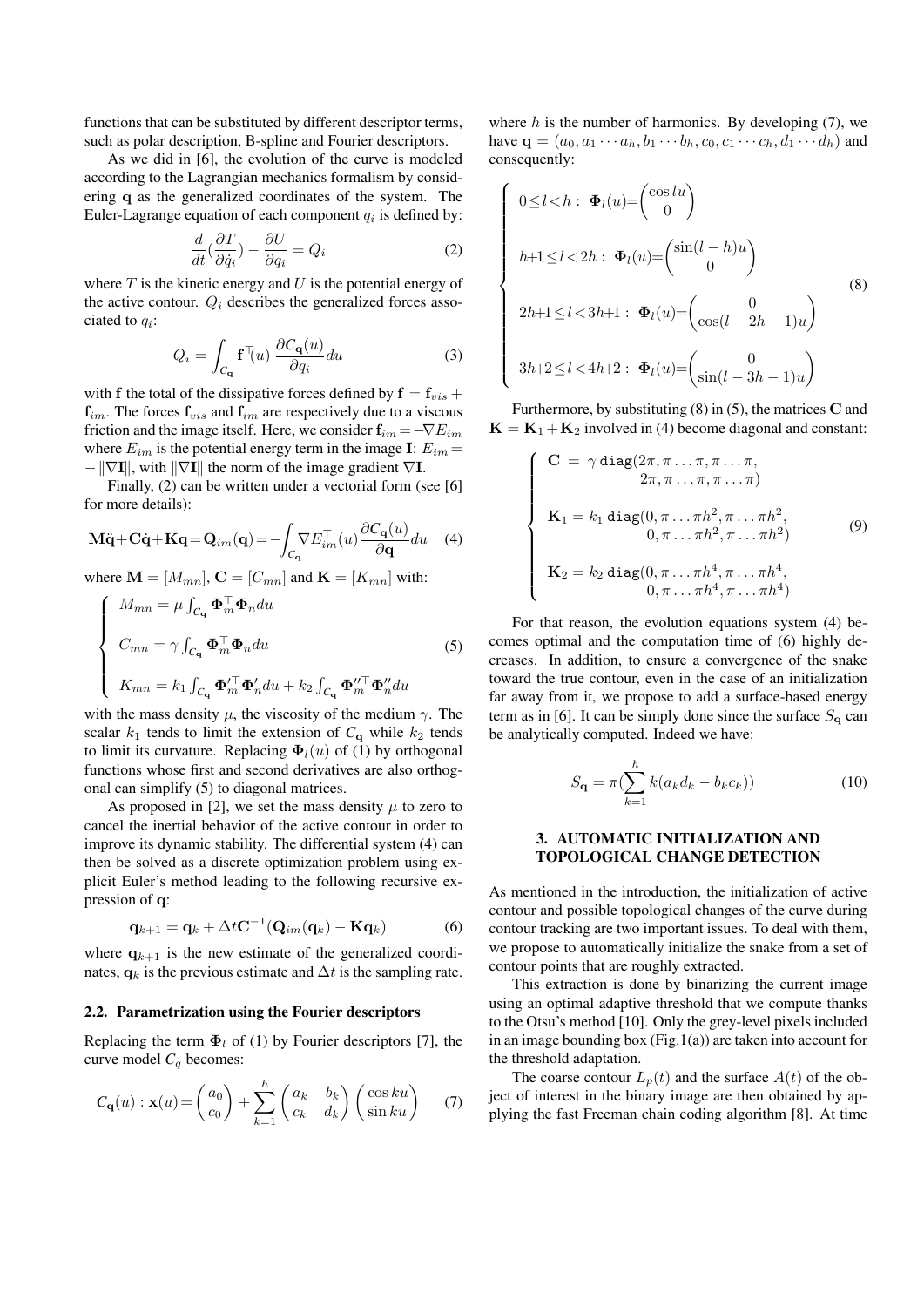$t = 0$ , the snake is then initialized from  $L_p(t = 0)$  in the first image. Furthermore, the snake will be automatically re-initialized if the object of interest separates in two parts (Fig.2) or a large difference between  $A(t)$  and  $A(t - \Delta t)$  is detected from the following images of the sequence (Fig.3).

#### 4. IMPLANTATION ON GPU

In order to perform real time contour tracking from a sequence of ultrasound images, for example in the context of an image-guided robotic medical application [11], we propose in this section a GPU implementation solution of the snake.

In (4), the diagonal matrices C and K are constant.  $q_k$ is the optimized result obtained from previous iteration. So we are interested to perform parallel computation of the term  $\mathbf{Q}_{im}(\mathbf{q}) = -\int_{C_q} \nabla \mathbf{E}^{\top}_{im}(u) \frac{\partial C_q(u)}{\partial \mathbf{q}} du$ . In this paper we consider that  $\nabla \mathbf{E}_{im} = -(\|\nabla \mathbf{I}\|_x, \|\nabla \mathbf{I}\|_y)$  leading to:

$$
\mathbf{Q}_{im}(\mathbf{q}) = -\sum_{n=1}^{N} \frac{\partial x(n)}{\partial q_i} \|\nabla \mathbf{I}\|_{x}(n) - \sum_{n=1}^{N} \frac{\partial y(n)}{\partial q_i} \|\nabla \mathbf{I}\|_{y}(n) \tag{11}
$$

with *N* the points number of the snake. The partial derivation terms  $\frac{\partial x(n)}{\partial q_i}$  and  $\frac{\partial y(n)}{\partial q_i}$  are constant according to FD.

To gain time-consuming performance, the following algorithm was implemented on GPU:

**Step 1:** Copy the constant terms **C**, **K**,  $\frac{\partial x(n)}{\partial a}$  $\frac{x(n)}{\partial q_i}$  and

*∂y*(*n*)  $\frac{y(n)}{\partial q_i}$  from host memory (CPU) to device memory (GPU).

**Step 2:** If  $k = 0$ , copy  $q_{k=0}$  from CPU to GPU.

Step 3: Copy the current image from CPU to GPU.

Step 4: Compute *∥ ∇***I** *∥* in parallel, the image gradient norm of each pixel is computed by a different GPU thread, therefore all the pixels can be processed on GPU in parallel.

Step 5: Compute the spatial gradient *∇Eim* in parallel.

Step 6: Compute **Q***im* in parallel.

**Step 7:** Compute  $q_{k+1}$  in parallel.

Step 8: If  $|\mathbf{q}_{k+1} - \mathbf{q}_k| > \epsilon$ , then  $k = k+1$  and go to Step 5. Step 9: If  $|{\bf q}_{k+1} - {\bf q}_k|$  ≤  $\epsilon$ , copy  ${\bf q}_{k+1}$  from GPU to CPU. Step 10: Go to step 3 for the next image of the sequence.

### 5. EXPERIMENTAL RESULTS

All the following experiments were performed with a computer equipped with a dual core CPU Intel Xeon 5160, 4Gb memory and a graphic card NVIDIA GeForce GTX 285 providing a 240 cores GPU.

Fig.1(a) shows that only 3 points are required to be defined by the user in the first image of the sequence to initialize the snake. The point  $P_1$  indicates the object of interest, the points  $P_2$  and  $P_3$  define the position of the bounding box (the white rectangle in Fig.1.(a)) where the adaptive threshold will be computed. The red line around the joystick cover shows the snake result after convergence in the image. Fig.1(b) and Fig.1(c) are results of the polar-snake and the FD-snake with

an echographic concave object section. In Fig.1(b) we can see that the polar-snake diverges while the FD-snake perfectly adapts to the true contour of the concave object both for the example of Fig.1(a) and Fig.1(c).





Fig. 1. (a): Initialization of the FD-snake from three clicks (with  $h = 19$ ). (b) Polar-snake divergence on a concave US section (with  $h = 6$ ). (c) FD-snake convergence on the same concave US section (with  $h = 6$ ).

Fig.2 shows the results obtained from a sequence of US images where a fission of the object of interest was observed. Two coarsely extracted contours  $L_{G_1}$  and  $L_{G_2}$  are extracted from two different germs  $G_1$  and  $G_2$  used by the FCC. If the obtained contours  $L_{G_1}$  and  $L_{G_2}$  are different, we consider that the tracked object separates in two parts (Fig.2.(c)) and in this case we automatically initialize a second snake (the red one in Fig.2.(c)).

Fig.3 shows the results obtained from a sequence of US images where a topological change of the gallbladder was observed. In Fig.3(a), the gallbladder is seen as an ellipse at the beginning of the US images sequence. During the object tracking, we apply a rotation motion to the US probe in order to see the gallbladder as a tube  $(Fig.3(d))$ . Thanks to the method proposed in Section 3, the FD-snake can track this topological change by automatically re-initialize itself when a large difference of the coarse contour surface *A*(*t*) extracted by the FCC is observed between 2 successive images.

Moreover we compare the time-consuming of the CPU